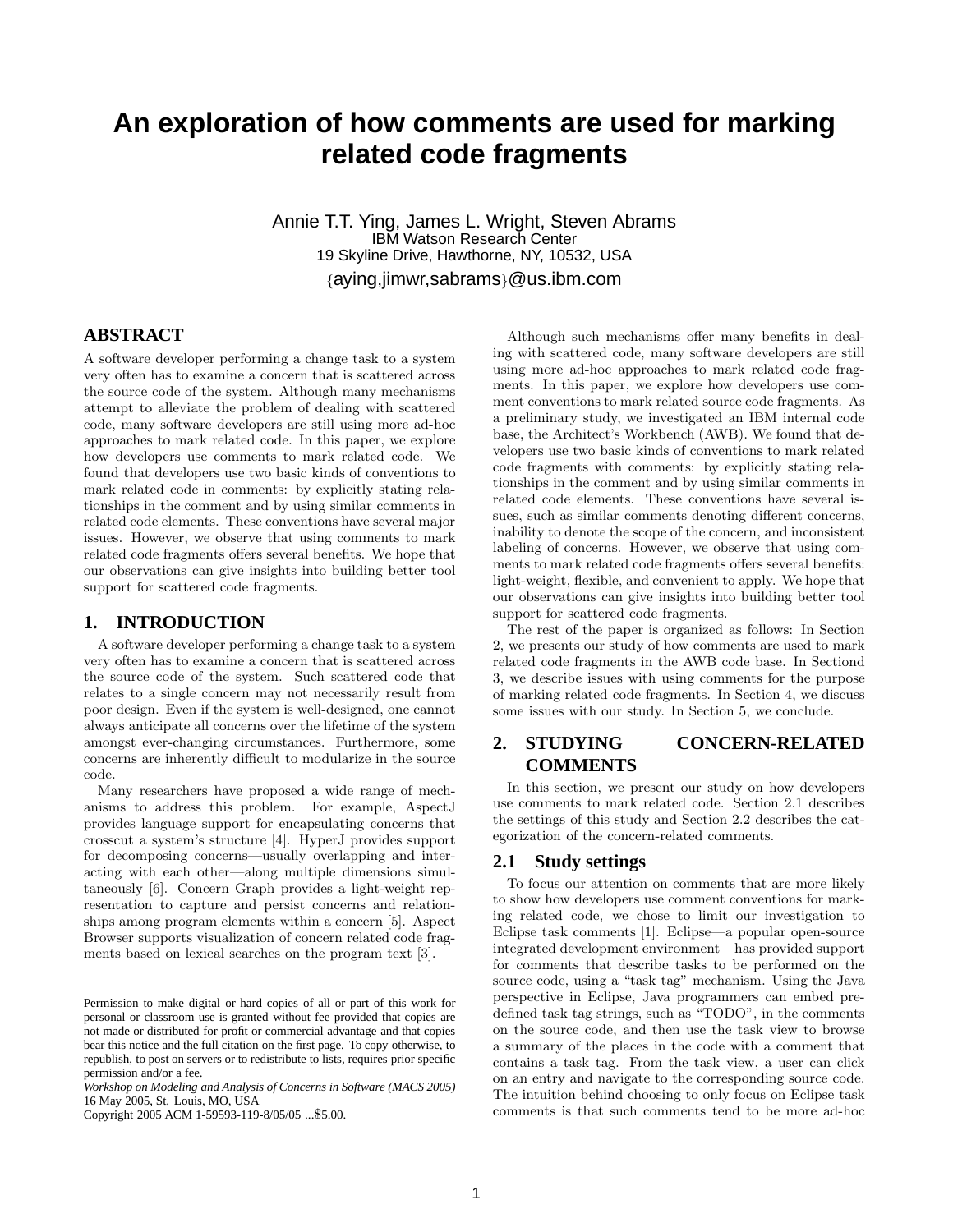and informal, encouraging developers to use them for whatever needs they may have. Other types of comments, such as JavaDoc, tend to be more structured, with well-understood conventions and goals. Thus, they do not tend to accommodate purposes other than the ones that are intended.

In this study, we chose to investigate task comments in the AWB code base. The AWB project consists of two major parts: a platform that provides customizable representations and tool support for models, and a particular instantiation of this platform in the system architecture domain, which embodies a tool that helps IT architects transform informal notes into various formal system architecture models. The source code of AWB is written primarily in Java and is implemented as an Eclipse plug-in.

We studied the Eclipse task comments that were found in one version of AWB that was checked out from the AWB CVS repositories on February 9, 2005. The codebase consists of 2,213 files. This version of the code contains 221 task comments. Five developers contributed to these task comments.

### **2.2 Study results**

To explore how task comments are used to mark related code, for each of the task comment we found in the version of AWB code we studied, we first determined whether the comment was used for marking a dependency with another program element. Of all such concern-related comments, we found that developers use two basic kinds of conventions to mark related code with comments: by explicitly stating relationships in the comment and by using similar comments in related code elements.

Table 1 gives some example comments. The first column labeled "Conventions" summarizes the comment conventions developers use to mark related code in the AWB code base. The second column labeled "Comment examples" shows examples of comments that use particular conventions to mark related code. For the rest of this section, we describe the examples presented in these examples.

### *2.2.1 Explicit relationship*

The conventions prefixed "explicit relationship" in the first column of Table 1 describe cases where a comment explicitly states a relationship from the code close to the comment to other part(s) of the code.

- In the example labeled "explicit relationship: specified targets," the comment reveals a subtle dependency among duplicate code fragments scattered across four methods in two files.
- In the example labeled "explicit relationship: implied targets", the comment reveals a concern, tracing for finding a particular bug related to a NullPointerException. Although the code that relates to this concern is scattered throughout the method, the developer uses a single comment to mark this concern.

#### *2.2.2 Similar comments marking related code*

The conventions prefixed "similar comments marking related code" in the first column of Table 1 describe cases where two or more similar comments are used to mark related program elements. Griswold called this convention information transparency [2].

- The example labeled "similar comments marking related code: bug number" presents two comments, both containing the string "ECR 311," where ECR stands for Enhancement Change Report. These are used to denote code that are related to the same bug #311. Together with seven other comments that contains the string "ECR 311," the comments denote code fragments that are scattered across eight different files.
- The example labeled "similar comments marking related code: concern tag" presents two comments containing the string "richtext," denoting the code related to the "rich text" feature in AWB. Together with seven other comments that refer to the rich text feature, these comments indicate the scattered code fragments that are part of the rich text feature.
- The example labeled "similar comments marking related code: same comment" presents a comment that was repeated in four places in the code, each in a different file. The comments were used to mark a fix to a threading problem. The code that contains the fix is anticipated to be revisited because fixes to threading problems are tricky due to the difficulty in proving correctness and testing multi-threaded applications.

From this study, we observed several benefits of using comments as a convention to mark scattered code:

Light-weight: Using comments to mark related code requires minimal tool support – it only requires a grep-like tool for searching the related comments and code.

Flexible: Because a comment is free-from, it is flexible – it can be used to refer external entities, such as using a bug number to refer to external bug database. A comment can also be used to mark multiple concerns. For example, the comment "// [..] notestonodes: ECR 311" expresses a relationship of the code both to a higher level concept "notes-to-nodes" and a relationship to a bug report.

# **3. ISSUES WITH CONCERN-RELATED COMMENTS**

In this section, we discuss a few issues with using comments to mark code fragments.

#### **3.1 Similar comments denoting different concerns**

Similar comments are not only used to denote the same concern, but may also denote different concerns. In the AWB code, there are many instances of the comment "// TODO Auto-generated method stub," which are generated by the Eclipse code generator. When using Eclipse to generate a Java class from a super-class or an interface, Eclipse automatically inserts this comment for the generated methods and constructor stubs. These kinds of comments may denote code fragments from completely different concern.

## **3.2 Scope of a comment**

The scope of the comment is often not apparent because the comment only marks a single point in the code. Developers use different assumptions about what regions of code the comment applies to. For example, comments may not contain any explicit region information, but a developer may use a comment to refer to the statement immediately following the comment, may use a comment to refer to all the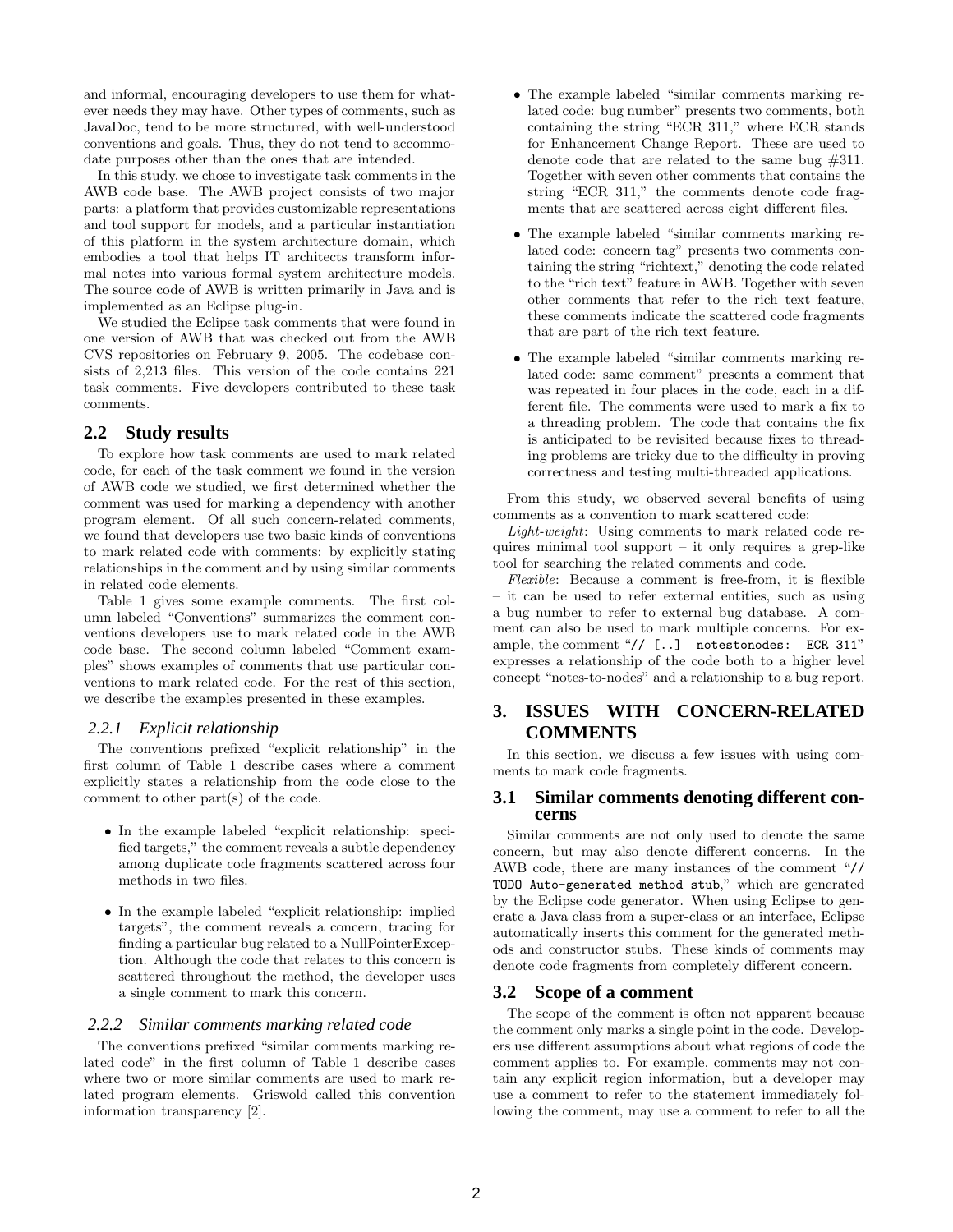| Conventions                            | Comment examples                                                 |
|----------------------------------------|------------------------------------------------------------------|
| explicit relationship:                 | // [] code duplication with IRelationTableModel:                 |
| specified target                       | peer(), relation(), relationTypeName()                           |
| explicit relationship:                 | // [] remove tracery when NPE [NullPointerException] is solved   |
| implied target                         |                                                                  |
| similar comments marking related code: | nine comments denoting ECR 311, two of which are:                |
| bug number                             | // [] ECR 311: get copy-text button to work                      |
|                                        | // [] ECR 311: handle the case of multiple Node-*types*          |
| similar comments marking related code: | nine comments denoting the "rich text" concern, two of which are |
| concern tag                            | // [] richtext: eliminate this once ECR 317 complete             |
|                                        | // [] richtext: handle the URL-case                              |
| similar comments marking related code: | the same comment in four places in the code:                     |
| same comment                           | EXPERIMENTAL                                                     |

Table 1: Results of categorization how developers use comments to mark related code

statements until the next blank line occurs, or may use a comment to denote the code in the entire enclosing scope.

In addition, the task comment may apply to multiple non-contiguous places in code. For example, the task comment "// [..] remove tracery when NPE [NullPointerException] is solved." refers to tracing statements in many places, not just the statement immediately below the comment. Finding all the places the developer had in mind can be challenging.

## **3.3 Inconsistent concern labeling**

Using comment conventions to denote related code is a very light-weight and convenient approach, but sophisticated support is lacking. For example, there were nine comments related to the "rich text" concern in AWB and a developer describes this concept using a concern tag. However, the developer used three different formats to write "rich text": "rich-text", "richtext", "RichText". This inconsistent labeling can hinder subsequent efforts by a developer to locate these comments through search tools.

### **3.4 Consistency on comments and code**

Comments can easily go stale because maintaining the consistency on comments and code is a manual process. For example, the comment "// [..] code duplication with IRelationTableModel: peer(), relation(), relationTypeName()" explicitly states the names of the method in the comment. When one of these methods is renamed, the comment needs to get updated with the new method name manually in order to maintain the accurarcy of the comments. Another example is when similar comments are used to mark a related concern and one of the comments changes, all such comments must be updated manually.

### **4. DISCUSSION**

In this section, we discuss some issues with our study.

### **4.1 Significance of Eclipse task comments**

To "talk" to other team members through source code, a developer may use a Java comment, not necessarily a task comment. However, we did not investigate all the Java comments: The codebase contains 15,748 JavaDoc comments<sup>1</sup>

and 13,457 non-JavaDoc comments<sup>2</sup>, and it was impossible to analyze all of them manually. Although task comments only accounts for a small fraction of all the comments in the AWB codebase, we still chose to examine task comments. Task comments are likely to be good candidates to contain information that is relevant to the current development context, as task comments are intended to be more transientcreated and deleted more often—than other comments.

## **4.2 Generalizability of the results**

In this preliminary study, we examined the task comments of one project. We cannot draw general conclusions about our task comment categorization from only one project. In addition, the results from this study may not be generalizable to other projects. The AWB is a small team of less than ten developers. Programming practices that are peculiar to a particular developer can dramatically affect the results.

## **5. CONCLUSION**

In this paper, we have described uses of comments to mark related code fragments in the AWB code base. We have found that developers use an explicit reference to relate to other scattered code fragments and use similar comments to mark related code fragments. The results of this study is not surprising, but it points out some benefits and issues of using comments as a convention for marking related code. These may provide insights for building future mechanisms to better support scattered code.

## **6. ACKNOWLEDGMENT**

We are grateful to the AWB team for lending their codebase for this study, as well as the prompt and useful help in understanding the intention of the comments. We would also like to thank Mark Chu-Carroll and Martin Robillard for many inspirational discussions. Moreover, we would like to thank anonymous reviewers for the useful feedback.

## **7. REFERENCES**

[1] Eclipse task tags website. http://127.0.0.1:55317/help/ index.jsp?topic=/org.eclipse.jdt.doc.user/reference/refpreferences-task-tags.htm.

 $1$ We define the number JavaDoc comments as the number Java tokens "/\*\*" in the source code.

<sup>&</sup>lt;sup>2</sup>We define the number of non-JavaDoc comments as the number of Java tokens "//", plus the number of Java tokens "/\*" in the source code.